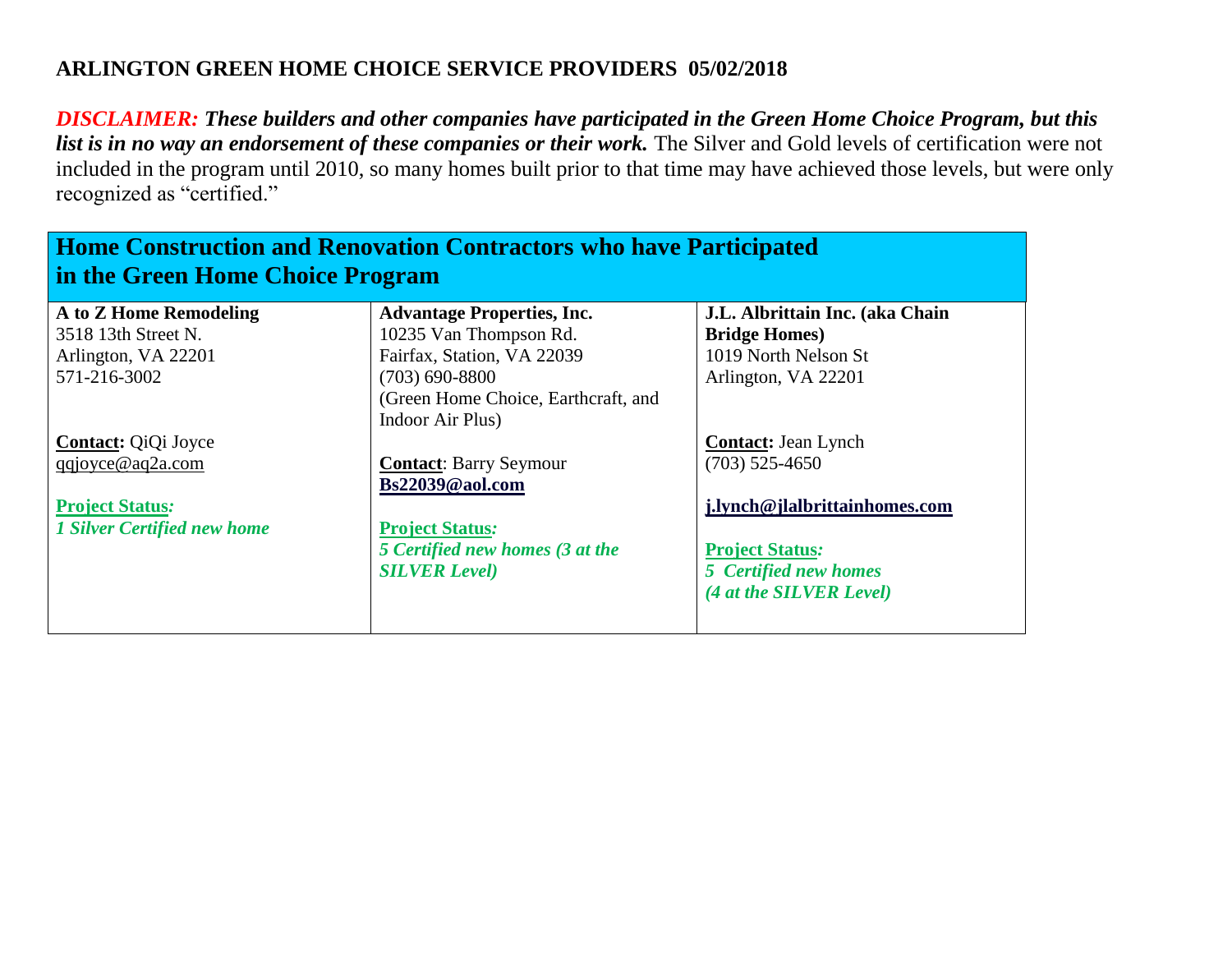| <b>Advantage Properties, Inc.</b>   | J.L. Albrittain Inc. (aka Chain           | <b>AllenBuilt</b> , Inc                    |
|-------------------------------------|-------------------------------------------|--------------------------------------------|
| 10235 Van Thompson Rd.              | <b>Bridge Homes</b> )                     | 4701 Sangamore Rd #S125                    |
| Fairfax, Station, VA 22039          | 1019 North Nelson St                      | Bethesda, MD 20816                         |
| $(703) 690 - 8800$                  | Arlington, VA 22201                       | 301-229-7628                               |
| (Green Home Choice, Earthcraft, and |                                           | www.allenbuiltinc.com                      |
| Indoor Air Plus)                    |                                           |                                            |
|                                     | <b>Contact: Jean Lynch</b>                | Contact: John Allen                        |
| <b>Contact: Barry Seymour</b>       | $(703)$ 525-4650                          |                                            |
| Bs22039@aol.com                     |                                           | john@allenbuiltinc.com                     |
|                                     | j.lynch@jlalbrittainhomes.com             |                                            |
| <b>Project Status:</b>              |                                           |                                            |
| 2 CERTIFIED level new homes         | <b>Project Status:</b>                    | <b>Project Status:</b>                     |
| <b>3 SILVER Level new homes</b>     | <b>1 CERTIFIED new homes</b>              | 1 GOLD certified level renovation          |
|                                     | <b>4 SILVER Level certified new homes</b> | project                                    |
|                                     |                                           |                                            |
|                                     |                                           | <b>1 SILVER certified level renovation</b> |
|                                     |                                           | project                                    |
|                                     |                                           |                                            |
|                                     |                                           |                                            |
| <b>Amour Properties. LLC</b>        | <b>Arlington Construction Management</b>  | <b>Arlington Designer Homes, Inc.</b>      |
| 510 Emerson Avenue                  | 611 South Highland Street                 | 4717 24th Road North                       |
| McLean, VA 22101                    | Arlington, VA                             | Arlington, VA 22207                        |
| $(703)$ 577-1185                    |                                           | $(703)$ 243-1752                           |
| amourproperties@aol.com             | <b>Contact: Chad Hackmann</b>             | (Green Home Choice and National Green)     |
|                                     | $(202)$ 409-1280                          | <b>Building Standard)</b>                  |
| <b>Contact:</b> Peggy Evans         | chad@arlingtoncm.com                      | www.arlingtondesignerhomes.com             |
|                                     |                                           |                                            |
| <b>Project Status:</b>              | <b>Project Status:</b>                    | <b>Contact:</b> Andrew Moore               |
| <b>4 CERTIFIED level new homes</b>  | <b>1 CERTIFIED level new home</b>         | $(703)$ 475-9313                           |
|                                     | 2 CERTFIEID level renovation projects     | Andrewmoore19@yahoo.com                    |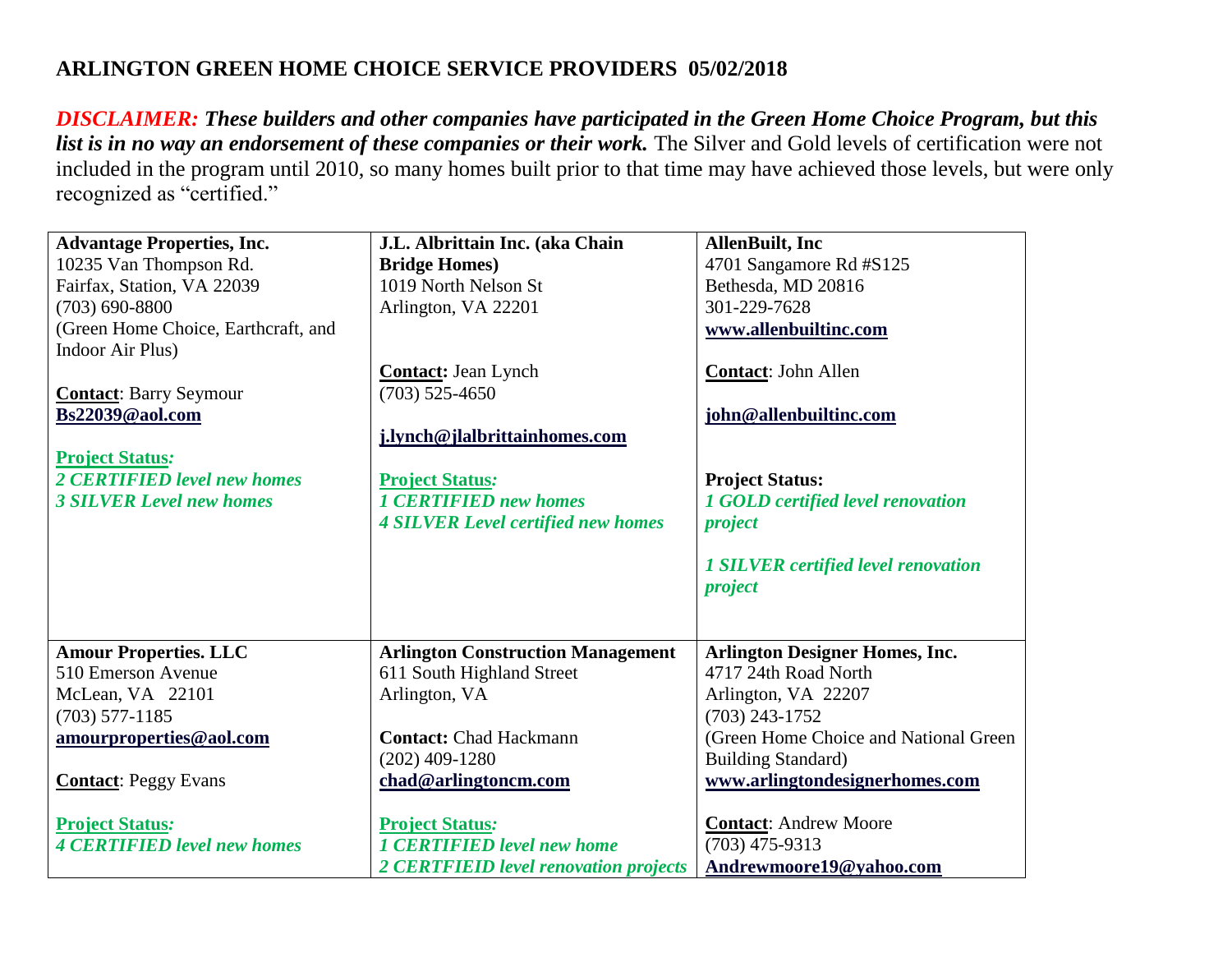|                                         | 4 on-going new home projects                |                                           |
|-----------------------------------------|---------------------------------------------|-------------------------------------------|
|                                         |                                             | <b>Project Status:</b>                    |
|                                         |                                             | <b>4 SILVER Level certified new homes</b> |
|                                         |                                             | <b>3 GOLD level certified new homes</b>   |
|                                         |                                             | 2 SILVER level renovation project         |
|                                         |                                             | 1 on-going new home project               |
|                                         |                                             |                                           |
| <b>Arlington Property Ventures, LLC</b> | <b>Arlington Restoration Builders, LLC</b>  | <b>The Barrett Companies</b>              |
| PO Box 7437                             | 2092 Hunters Crest Way                      | c/o Barrett Development, LC               |
| Arlington, VA 22207                     | Vienna, VA 22181                            | 5335 Lee Highway, 3rd Floor               |
| $(703)$ 312-8848                        | $(703) 868 - 0511$                          | Arlington, VA 22207                       |
| info@arlingtonproperty.net              | www.arlrestoration.com                      | $(703)$ 532-1177                          |
| www.arlingtonproperty.net               |                                             | (Green Home Choice and National Green)    |
|                                         | <b>Contact: Mike Brown</b>                  | <b>Building Standard)</b>                 |
| <b>Contact:</b> Scott McElhaney         | $(703) 868 - 0511$                          |                                           |
| $(703) 862 - 3365$                      |                                             | <b>Contact:</b> Barry Chamberlin          |
|                                         | mikeb246Q@gmail.com                         | Barryc@barrettcos.com                     |
|                                         |                                             |                                           |
| <b>Project Status:</b>                  | <b>Project Status:</b>                      |                                           |
| <b>3 CERTIFIED new homes</b>            | <b>1 CERTIFIED level renovation project</b> | <b>Project Status:</b>                    |
| <b>1 CERTIFIED renovation project</b>   |                                             | <b>5 CERTIFIED level new homes</b>        |
| <b>Beaconcrest and Craftmark Homes,</b> | <b>Blue Heron Builders, Inc.</b>            | <b>BCN Design Build</b>                   |
| Inc.                                    | P.O. Box 249 Showell, MD 21862              | <b>BCN</b> Enterprises, LLC               |
| 1355 Beverly Rd. Suite 330              |                                             | PO Box 100189                             |
| McLean, VA 22101                        | <b>Contact: Robert Purcell</b>              | Arlington, VA 22210                       |
| $(202)439-303$                          | $(443)$ 783-4867                            | $(703)$ 465-0801                          |
|                                         | robert@beachwoodinc.com                     | www.bcnhomes.com                          |
| <b>Contact:</b> Robert Malm             |                                             |                                           |
| rmalm@beaconcresthomes.com              | <b>Project Status:</b>                      | <b>Contact: Colin Phalen</b>              |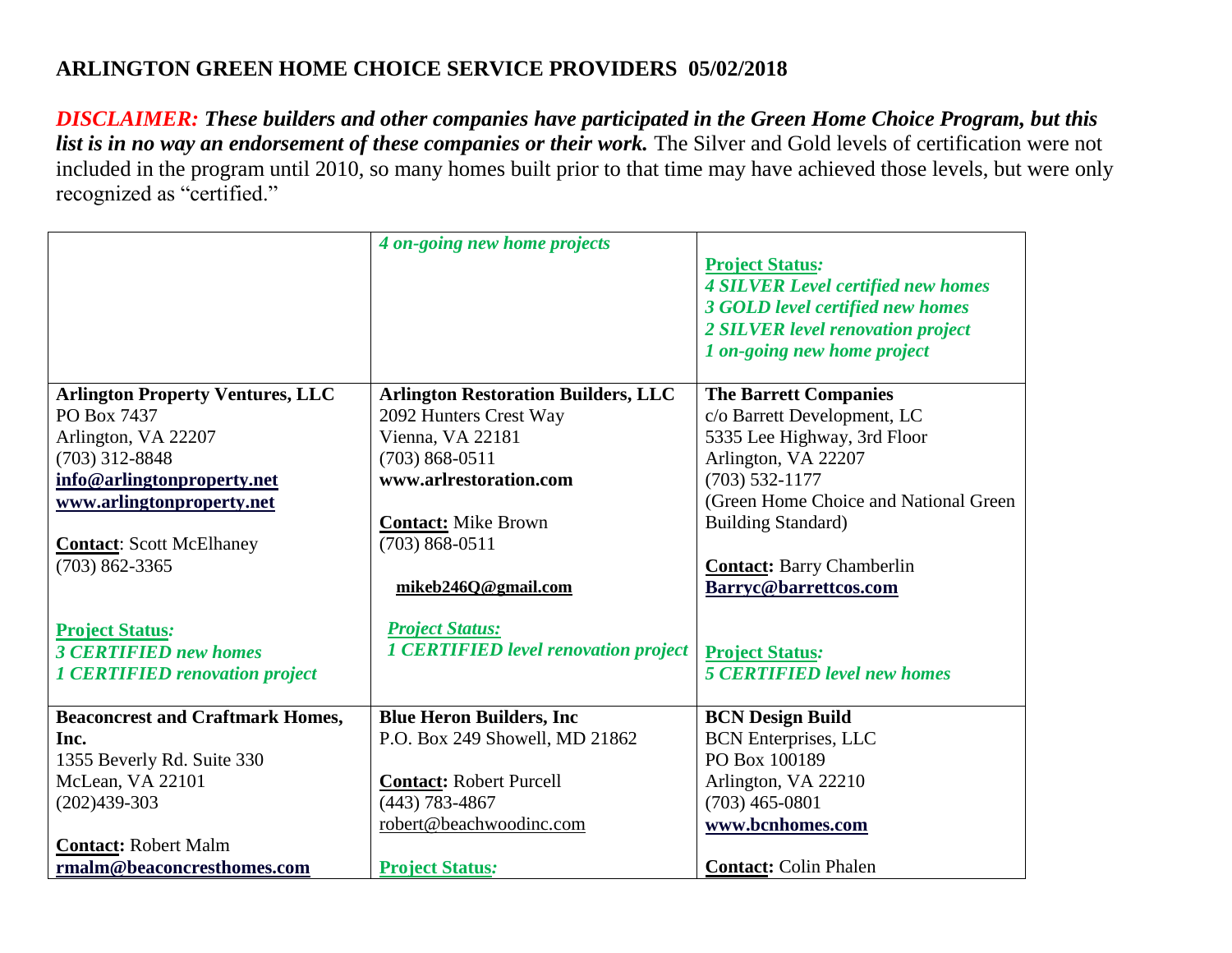| <b>Project Status:</b><br><b>4 SILVER certified new homes</b><br><b>74 SILVER Certified Townhomes</b>                                                                                          | <b>1 SILVER level certified new home</b>                                                                                                                           | 571-213-7383<br>colin@bcnhomes.com<br><b>Project Status:</b><br>1 CERTIFIED level new home                                     |
|------------------------------------------------------------------------------------------------------------------------------------------------------------------------------------------------|--------------------------------------------------------------------------------------------------------------------------------------------------------------------|--------------------------------------------------------------------------------------------------------------------------------|
| <b>Cardinal Construction</b>                                                                                                                                                                   | <b>Carnemark Design + Build</b>                                                                                                                                    | <b>Christopher Companies</b>                                                                                                   |
| 2626 Pershing Drive                                                                                                                                                                            | 537 North Wisconsin Avenue, St. 120                                                                                                                                | 10641 White Granite Drive                                                                                                      |
| Arlington, VA 22201                                                                                                                                                                            | Bethesda, MD 20814                                                                                                                                                 | Oakton, VA 22124                                                                                                               |
| $(703)$ 928-7386                                                                                                                                                                               | $(703) 812 - 9370$                                                                                                                                                 | $(703)$ 352-5950                                                                                                               |
| <b>Contact:</b> Gene Kreider<br>Gene.Kreider@cardinalconstruction.co<br>m<br><b>Project Status:</b><br>2 CERTIFIED renovation projects<br>1 On-going renovation project<br>James C. Cole, Inc. | <b>Contact:</b> Patrick Herald<br>pherald@carnemark.com<br><b>Project Status:</b><br><b>1 CERTIFIED renovation project</b><br><b>Commonwealth Home Remodelers,</b> | <b>Contact:</b> Craig Havenner<br>craig@christophercompanies.com<br><b>Project Status:</b><br>2 GOLD level certified new homes |
| 6733 Bull Run Post Office Road                                                                                                                                                                 | Inc.                                                                                                                                                               | <b>Cornerstone Remodeling</b><br>3906 Persimmon Drive, #2                                                                      |
| Centreville, Va. 20120                                                                                                                                                                         | 208 - A Dominion Rd. NE, Vienna, VA                                                                                                                                | Fairfax, VA 22031                                                                                                              |
| www.jamesccoleinc.com                                                                                                                                                                          | 22180                                                                                                                                                              |                                                                                                                                |
| <b>James Cole</b>                                                                                                                                                                              | $(703)$ 255-9861 x109                                                                                                                                              | <b>Contact: Tim Mullen</b>                                                                                                     |
| $(703) 631 - 6887$                                                                                                                                                                             | www.commonwealthhome.com                                                                                                                                           | $(202)-438-7103$                                                                                                               |
| jamesccoleinc@gmail.com                                                                                                                                                                        |                                                                                                                                                                    | Tim@CornerstonRemodeling.net                                                                                                   |
|                                                                                                                                                                                                | <b>Contact: Shrutee Shah</b>                                                                                                                                       |                                                                                                                                |
| <b>Project Status:</b>                                                                                                                                                                         | shrutee@commonwealthhome.com                                                                                                                                       | <b>Project Status:</b>                                                                                                         |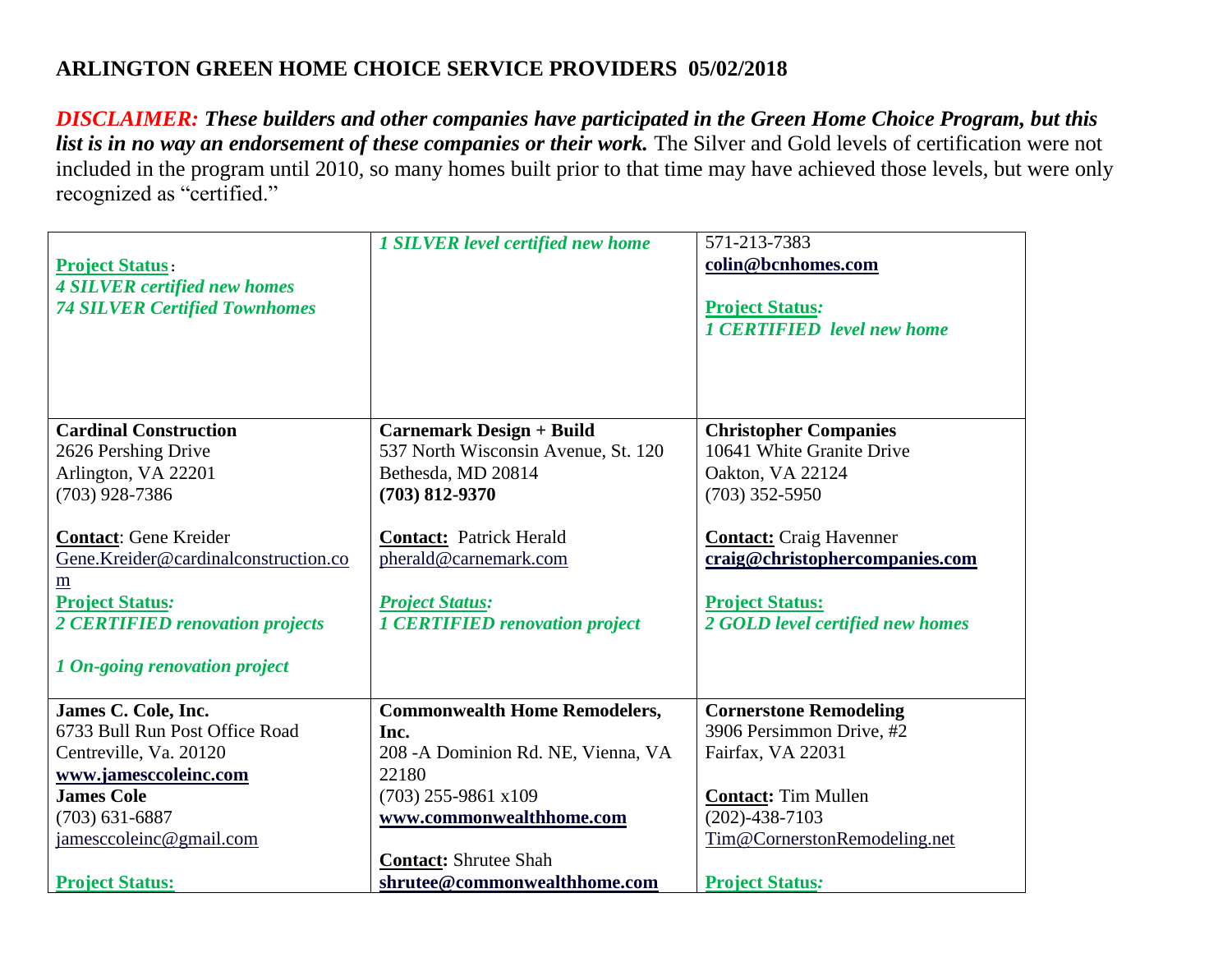| <b>1 CERTIFIED renovation project</b><br><b>1 SILVER level certified renovation</b><br>project                                                                                                       | <b>Project Status:</b><br><b>1 CERTIFIED new home</b>                                                                                                                                                                          | <b>1 SILVER level certified renovation</b><br>project                                                                                                                                                                                                   |
|------------------------------------------------------------------------------------------------------------------------------------------------------------------------------------------------------|--------------------------------------------------------------------------------------------------------------------------------------------------------------------------------------------------------------------------------|---------------------------------------------------------------------------------------------------------------------------------------------------------------------------------------------------------------------------------------------------------|
| <b>Coupard Architects and Builders</b><br>803 W. Broad Street, #730<br>Falls Church, VA 22046<br>$(703)$ 533-3210                                                                                    | <b>Coyle Construction</b><br>5302 Caliper Court<br>Centerville, VA 20120<br><b>Contact:</b> Rich Coyle                                                                                                                         | <b>Crystal Construction Services</b><br>820 S. 18 <sup>th</sup> Street<br>Arlington, VA 22202<br><b>Contact: Nathan Hamman (previously</b>                                                                                                              |
| mark@coupardarchitects.com<br><b>Project Status:</b><br>2 GOLD level certified new homes                                                                                                             | $(703)$ 250-8910<br>Coyleconstr@aol.com<br><b>Project Status:</b><br><b>1 CERTIFIED new home</b><br><b>1 SILVER level certified renovation</b><br>project                                                                      | trading under "Northfield<br><b>Construction</b> )<br>$(202)$ 577-5065<br>nathan@ccsdmv.com<br><b>Project Status:</b><br><b>1 CERTIFIED new home</b><br><b>1 CERTIFIED renovation project</b><br><b>1 SILVER level certified renovation</b><br>projects |
| <b>Cub Run Builders</b><br>P.O. Box 848<br>Alexandria, VA 22313<br>$(703)$ 548-6016<br>www.cubrunbuilders.com<br><b>Contact: Bill Rohrer</b><br>brohrer@cubrunbuilders.com<br><b>Project Status:</b> | <b>Dominion Design Build</b><br>8 South Locust St.<br>Round Hill, VA 20141<br>$(703)$ 237-2373<br>www.dominiondesignbuild.com<br><b>Contact: Brett Christiansen</b><br>brett@dominiondesignbuild.com<br><b>Project Status:</b> |                                                                                                                                                                                                                                                         |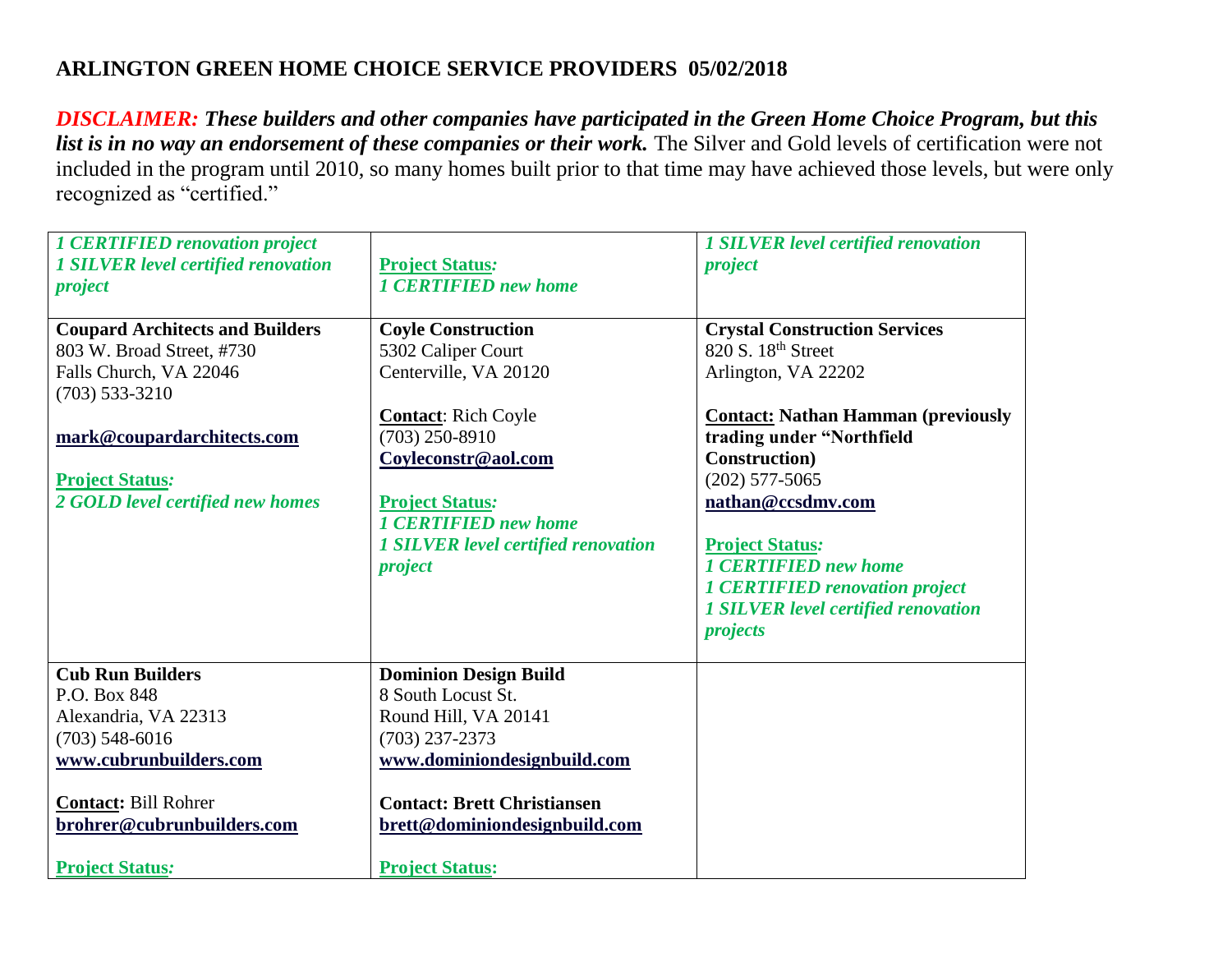| <b>1 SILVER level certified renovation</b><br>project | <b>1 CERTIFIED new home</b>                    |                                                                 |
|-------------------------------------------------------|------------------------------------------------|-----------------------------------------------------------------|
| Dovetail, LLC                                         | <b>D.W. Dively Construction Services</b>       | <b>EnviroHomeDesign, LLC</b>                                    |
| 571-437-3342                                          | 2107 Mount Vernon Ave.<br>Alexandria, VA 22301 | Design Build Remodeling                                         |
| www.dovetailusa.com                                   |                                                | 4822 3rd Street North,                                          |
|                                                       | <b>Contact:</b> Doug Dively                    | Arlington, VA 22203                                             |
| <b>Contact: Matt Morse and Brett Roman</b>            | doug@dwdconstruction.com                       | www.envirohomedesign.com                                        |
| mmorse@dovetailusa.com                                | $(703)$ 299-8929                               | www.houzz.com/pro/envirohomedesign<br>www.facebook.com/enviroHD |
| <b>Project Status:</b>                                | <b>Project Status:</b>                         |                                                                 |
| <b>1 CERTIFIED new home</b>                           | <b>5 CERTIFIED renovation projects</b>         | <b>Contact:</b> Marta Layseca                                   |
|                                                       | <b>1 SILVER level certified renovation</b>     | 703-812-9370                                                    |
|                                                       | project                                        | marta@envirohomedesign.com                                      |
|                                                       |                                                | <b>Project Status:</b>                                          |
|                                                       |                                                | <b>5 CERTIFIED renovation projects</b>                          |
|                                                       |                                                | <b>4 SILVER level certified renovation</b><br>projects          |
|                                                       |                                                | 1 on-going renovation project                                   |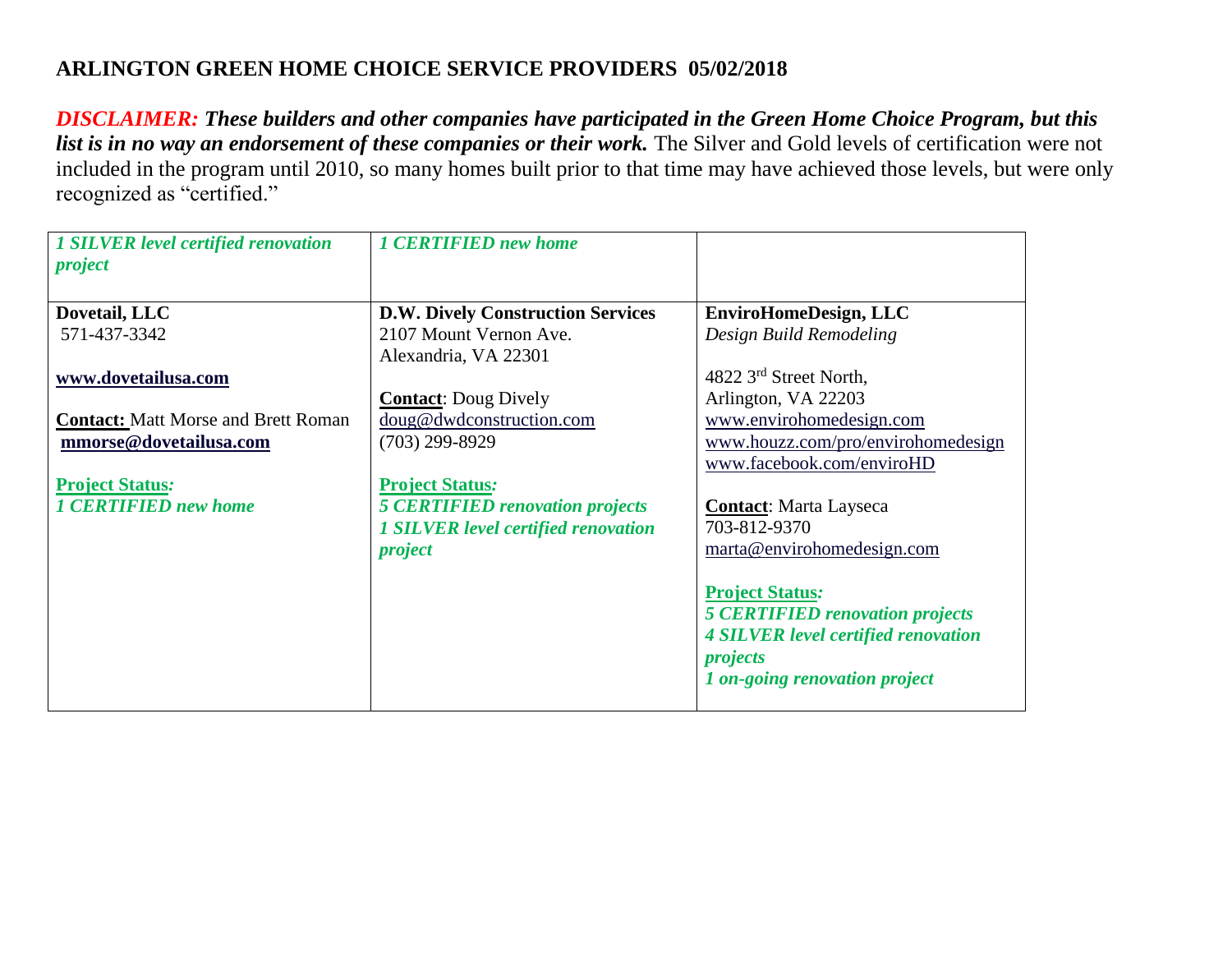| <b>Evergreene Companies</b>              | Galaxy Homes, Inc.                         | <b>Gill and Yost Assoc.</b>     |
|------------------------------------------|--------------------------------------------|---------------------------------|
| 3684 Centerview Drive, Suite 120         | $(301)$ 481-0517                           | Ed Gill and Peter Yost          |
| Chantilly, VA 20151                      |                                            | $4011$ $20th$ Rd. North         |
|                                          | www.galaxyhomes.us                         | Arlington, VA 22207             |
| www.TheEvergreeneCompanies.com           |                                            | $(703)$ 527-5057 or             |
|                                          |                                            | $(703)$ 628-2335                |
| <b>Contact:</b> Rob Capellini            | <b>Contact: Matt Kulp</b>                  |                                 |
| $(703)667 - 7871$                        | galaxyhomesinc@outlook.com                 | <b>Contact: Ed Gill</b>         |
| RC@TheEvergreeneCompanies.com            |                                            | Egill1947@aol.com               |
| <b>Project Status:</b>                   | <b>Project Status:</b>                     |                                 |
| 1 on-going new home project              | 1 GOLD level certified new home            | <b>Project Status:</b>          |
|                                          | <b>1 PLATINUM level renovation project</b> | <b>1 CERTIFIED new home</b>     |
|                                          |                                            |                                 |
| <b>GreenBuilt Homes/Celebrity Homes</b>  | <b>Green Historic Design, LLC</b>          | <b>Griffin Head Development</b> |
| 413 Lincoln Avenue                       |                                            | P.O. Box 100451                 |
| Falls Church, VA 22046                   | <b>Contact: Michelle Bentzen</b>           | Arlington, VA 22210             |
|                                          | $(703)$ 243-3160                           | (Green Home Choice and LEED for |
| <b>Contact: Adam Bean</b>                | GreenHistoricDesign@gmail.com              | Homes)                          |
| $(703) 593 - 2160$                       |                                            |                                 |
| beanadam@yahoo.com                       |                                            | www.griffinheadinc.com          |
|                                          | <b>Project Status:</b>                     |                                 |
| <b>Project Status:</b>                   | <b>1 CERTIFIED renovation project</b>      | <b>Contact: Creath Guillot</b>  |
| <b>9 CERTIFIED new homes</b>             |                                            | $(703)$ 524-9639                |
| <b>1 SILVER level certified new home</b> |                                            | cguillot@sprynet.com            |
|                                          |                                            |                                 |
|                                          |                                            | <b>Project Status:</b>          |
|                                          |                                            | 2 CERTIFIED new homes           |
|                                          |                                            |                                 |
|                                          |                                            |                                 |
| <b>Ideal Construction and Remodeling</b> | Intellistructures, Inc.                    | <b>JT Carpentry</b>             |
| 140 Little Falls Street, Suite #206      | (SIPs manufacturers and installers)        | P.O. Box 7614                   |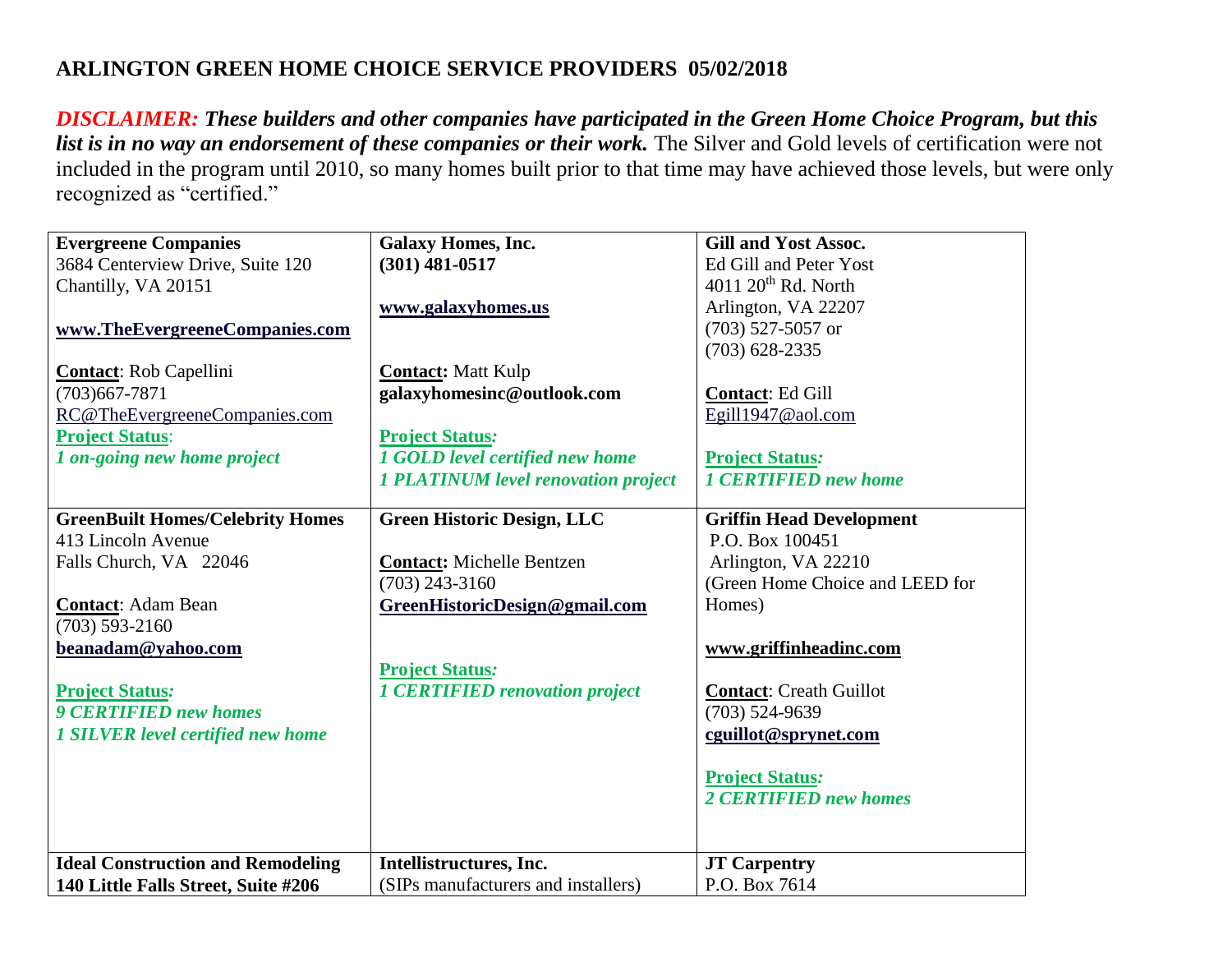| Falls Church, VA 22046                 | P.O. Box 1313                                      | Arlington, VA 22207                                             |
|----------------------------------------|----------------------------------------------------|-----------------------------------------------------------------|
|                                        | Middleburg, VA 20118                               |                                                                 |
| www.idealconstructionva.com            |                                                    | <b>Contact:</b> Jay Taranto                                     |
|                                        | www.intellistructures.com                          | (703) 209-7307                                                  |
| <b>Contact: Jason Jarrar</b>           |                                                    | Jaytaranto55@msn.com                                            |
| $(703)$ 241-1411                       | <b>Contact:</b> Charlie Byrd                       |                                                                 |
| jasonj@idealconstructionva.com         | 866-454-SIPs                                       | <b>Project Status:</b>                                          |
|                                        | info@intellistructures.com                         | <b>6 CERTIFIED renovation projects</b>                          |
| <b>Project Status:</b>                 |                                                    |                                                                 |
| <b>1 CERTIFIED renovation project</b>  | <b>Project Status:</b>                             |                                                                 |
|                                        | Participated in several certified                  |                                                                 |
|                                        | projects as the shell manufacturer and             |                                                                 |
|                                        | <i>installer.</i>                                  |                                                                 |
|                                        |                                                    |                                                                 |
| <b>Kinsey Properties. LLC/Southern</b> | Joseph Klockner and Co.                            | <b>Merrill Contracting and Remodeling</b>                       |
| <b>Exposure Homes</b>                  | 6480 Sligo Mill Rd.,                               | 863 N. Harrison Street                                          |
| (Passive House Design and              | Takoma Park, MD 20915                              | Arlington, VA 22205                                             |
| Construction)                          |                                                    | $(703)$ 525-3214                                                |
|                                        | evan@klockner.net                                  | david@merrillctonracting.com                                    |
| 5765-F Burke Centre Parkway, #223      |                                                    |                                                                 |
| Burke, VA                              |                                                    | www.merrillcontracting.com                                      |
|                                        | <b>Contact:</b> Evan Donaldson<br>$(202)$ 439-4911 | <b>Contact: David Merrill</b>                                   |
| kinseyllc@gmail.com                    |                                                    |                                                                 |
| $(703)$ 345-9660                       | evan@klockner.net                                  |                                                                 |
|                                        |                                                    | <b>Project Status:</b><br><b>1 CERTIFIED renovation project</b> |
| <b>Contact:</b> Roger Lin              | <b>Project Status:</b>                             |                                                                 |
| <b>Project Status:</b>                 | <b>1 SILVER level certified renovation</b>         |                                                                 |
| 1 GOLD level certified new home        |                                                    |                                                                 |
|                                        | project                                            |                                                                 |
|                                        |                                                    |                                                                 |
|                                        |                                                    |                                                                 |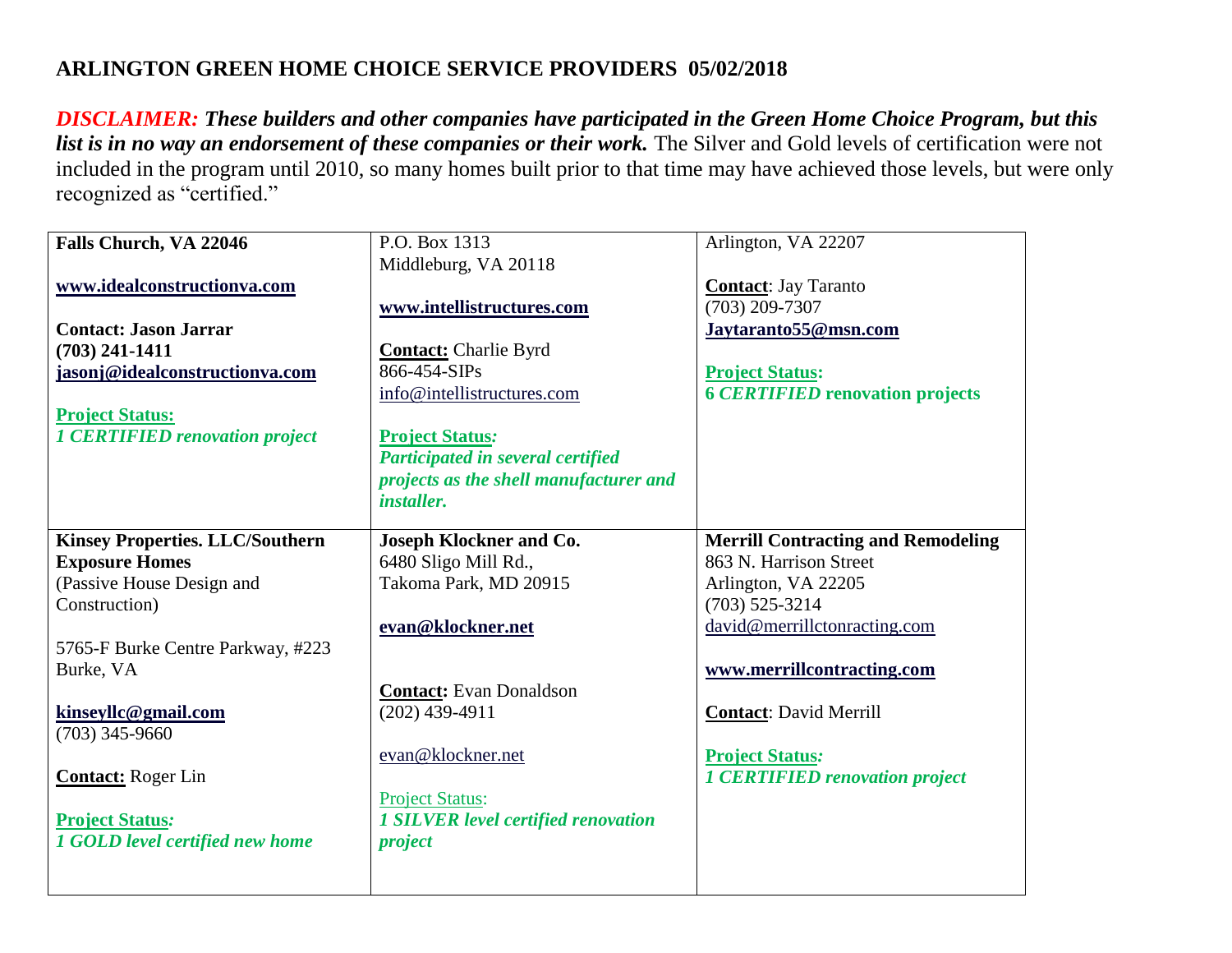| <b>Metro Green</b>                         | <b>MK Development, LLC</b>            | <b>New Dimensions Inc. (NDI)</b>           |
|--------------------------------------------|---------------------------------------|--------------------------------------------|
| 5803 N. 16th St.                           | 1005 N. Glebe Road                    | 10687 Gaskins Way, Suite 201               |
| Arlington, VA 22205                        | Suite 325                             | Manassas, VA 20109                         |
| www.metrogreenhome.com                     | Arlington, VA 22201                   | $(800)$ 406-8555                           |
| (Green Home Choice and LEED for            | $(571)$ 384-2386                      | www.newdimensionsinc.com                   |
| Homes)                                     |                                       |                                            |
|                                            | www.Mkdevelopmentllc.com              | <b>Contact: Jennifer Landers</b>           |
| <b>Contact:</b> Patty Shields              |                                       | $(703)$ 361-1605 X 117                     |
| 571-334-7215                               | <b>Contact: Mark Ilich</b>            | landersj@newdimensionsinc.com              |
| pattyshields@gmail.com                     | Milich@mkdevelopmentllc.com           |                                            |
|                                            |                                       | <b>Project Status:</b>                     |
| <b>Project Status:</b>                     | <b>Project Status:</b>                | <b>3 Certified new homes</b>               |
| <b>1 CERTIFIED new home project</b>        | 1 Silver level certified new home     |                                            |
| 2 GOLD level certified new homes           |                                       |                                            |
| 2 GOLD level certified renovation          |                                       |                                            |
| projects                                   |                                       |                                            |
| 1 on-going new home project                |                                       |                                            |
|                                            |                                       |                                            |
| <b>Old Dominion Renovators</b>             | <b>Paul Davis Restoration and</b>     | <b>Permabuilds</b>                         |
| <b>Design Builder</b>                      | Remodeling, Inc.                      | 83 Gray Fox Lane                           |
| 1665 Francis Hammond Pkwy.                 | 6886 Wellington Rd.                   | Washington, VA 22747                       |
| Alexandria, VA 22302                       | Manassas, VA 20109                    | $(540)$ 305-9241                           |
| $(703)$ 300-1816                           | $(703)$ 335-2424                      |                                            |
| www.olddominionrenovators.com              | www.pdrestoration.com                 | <b>Contact: Brian Loch</b>                 |
|                                            |                                       | info@permabuilds.com                       |
| <b>Contact:</b> Jim Egnew                  | <b>Project Status:</b>                |                                            |
|                                            | <b>1 CERTIFIED renovation project</b> | <b>Project Status:</b>                     |
| <b>Project Status:</b>                     |                                       | <b>1 SILVER level certified renovation</b> |
| <b>1 SILVER level certified renovation</b> |                                       | project                                    |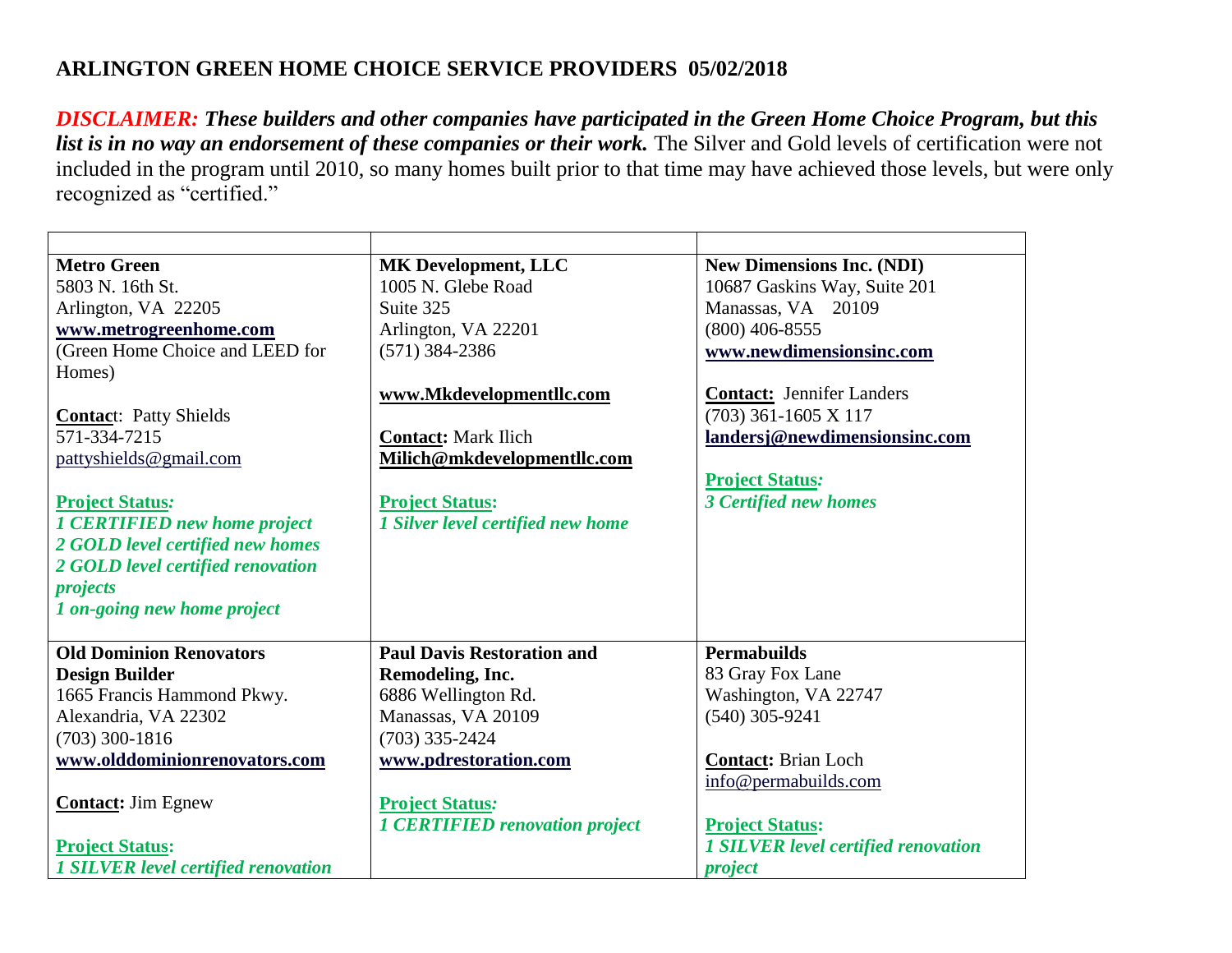| project                                    |                                         | 1 On-going renovation project          |
|--------------------------------------------|-----------------------------------------|----------------------------------------|
| Rarco                                      | <b>Rigadom</b>                          | <b>Sagatov Associates</b>              |
| 5730 General Washington Drive,             | 6821 Whittier Ave., McLean, VA 22101    | 400 N. Washington St. #101             |
| Alexandria, VA 22312                       | $(703)$ 282-5332                        | Falls Church, VA 22046                 |
| $(703) 856 - 7206$                         |                                         | www.sagatovhomes.com                   |
| Steve@rarcoinc.com                         | <b>Contact:</b>                         | (Green Home Choice and National Green) |
|                                            | <b>Timofey Dougalyuk</b>                | <b>Building Standard)</b>              |
| <b>Contact: Steve Shook</b>                | Timofey@rigadom.com                     |                                        |
|                                            |                                         | <b>Contact:</b> Lou Sagatov            |
| <b>Project Status:</b>                     | <b>Project Status:</b>                  | 703-534-2500                           |
| <b>1 SILVER level certified renovation</b> | 1 Certified new home certified          | lou@sagatovhomes.com                   |
| project                                    |                                         |                                        |
|                                            |                                         | <b>Project Status:</b>                 |
|                                            |                                         | 7 Certified new homes certified        |
|                                            |                                         | 1 GOLD level certified new home        |
| <b>Sarakinis Construction</b>              | <b>SEED Homes, Inc.</b>                 | <b>SMK Builders</b>                    |
| 5712 7th Street North                      | 703-489-2070                            | 5621 Reardon Lane, Dale City, Virginia |
| Arlington, VA 22205                        |                                         | 22193                                  |
| $(703)$ 812-5096                           | <b>Contact: Vic Puri</b>                |                                        |
| www.sarakinisconstruction.com              | Info@Seedhomes.com                      | <b>Contact:</b> Steve Kopecky          |
| sarakinis@comcast.net                      |                                         | 571-237-4881                           |
|                                            |                                         | smkbuilders@comcast.net                |
| <b>Project Status:</b>                     | <b>Project Status:</b>                  |                                        |
| 1 Certified new home                       | 1 GOLD level certified new home         |                                        |
|                                            |                                         | <b>Project Status:</b>                 |
|                                            |                                         | 1 Certified renovation project         |
|                                            |                                         |                                        |
| <b>Sheridan Associates</b>                 | <b>Stanley Martin Custom Homes, LLC</b> | <b>Sunnyside Development, LLC</b>      |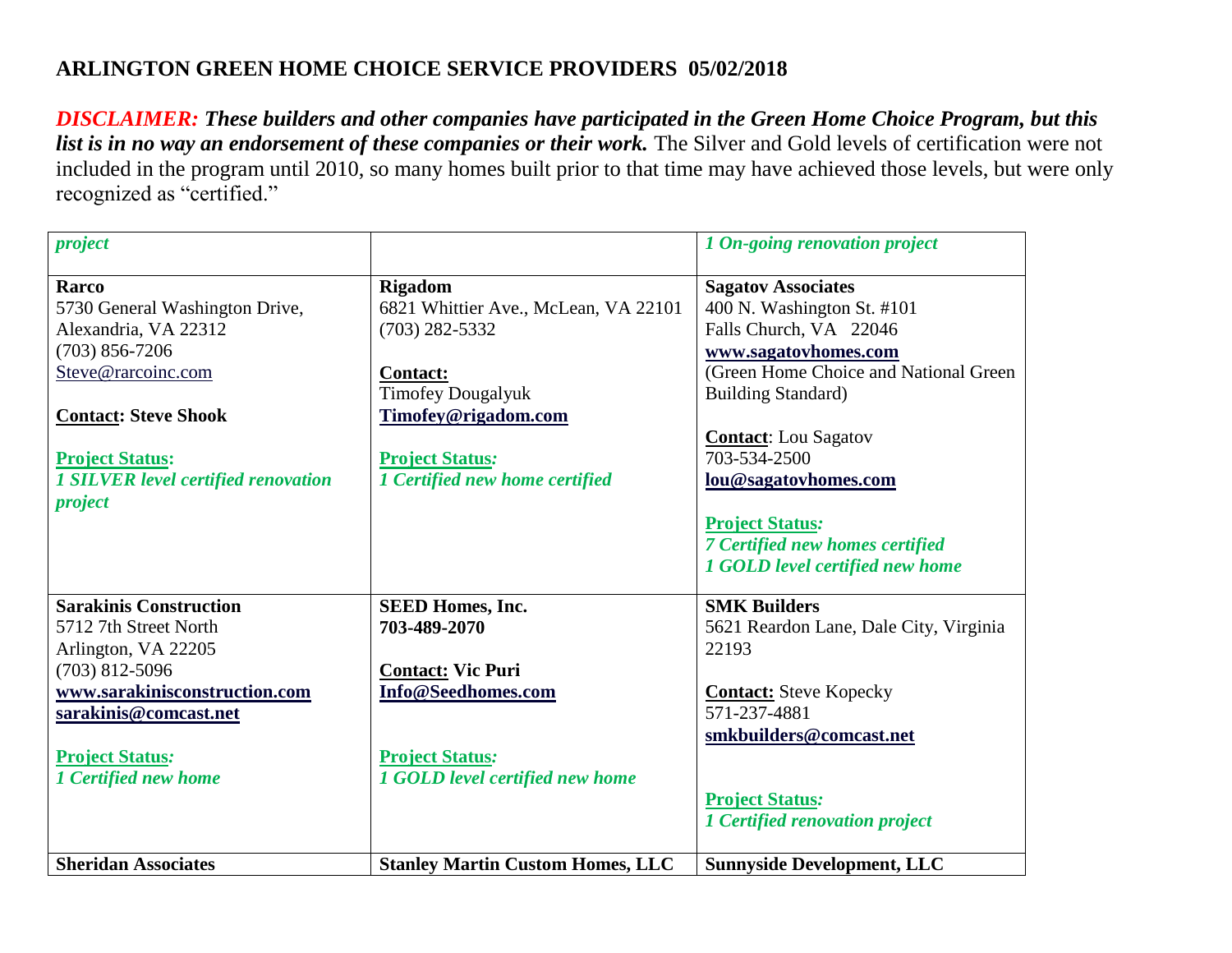| 1711 Connecticut Ave, NW Suite 200          | 1111 Sunset Hills Rd, Suite 200    | 1400 North Buchanan Street          |
|---------------------------------------------|------------------------------------|-------------------------------------|
| Washington, DC                              | <b>Reston, VA 20190</b>            | Arlington, VA 22205                 |
| 20009                                       | $(703)$ 964-5000                   |                                     |
| $(703)$ 408-0598                            |                                    |                                     |
|                                             | <b>Contact: Michael Schnitzer</b>  |                                     |
| <b>Contacts: John Sheridan/Michelle</b>     | SchnitzerME@stanleymartin.com      | <b>Contact: David Springberg</b>    |
| <b>Richards</b>                             |                                    | 703-517-9787                        |
| sheridaninc@yahoo.com                       | www.stanleymartincustomhomes.com   |                                     |
|                                             |                                    | dspringberg@springstreetdev.com     |
| <b>Project Status:</b>                      | <b>Project Status:</b>             |                                     |
| 1 Certified renovation project              | <b>9 Certified new homes</b>       | <b>Project Status:</b>              |
|                                             | 3 SILVER level certified new homes |                                     |
|                                             | 1 on-going new home project        | 2 SILVER level certified new homes  |
|                                             |                                    |                                     |
|                                             |                                    |                                     |
| <b>Touchstone Custom Homes</b>              | <b>Tri Vista USA</b>               | Windmill Hill, LLC                  |
| 6711 Lee Highway #222                       | 808 North Danville Street          | <b>603 South Saint Asaph Street</b> |
| Arlington, VA 22205                         | Arlington, VA 22201                | Alexandria, VA 22314                |
| http://touchstonecustomhomes.com            |                                    |                                     |
|                                             | www.trivistausa.com                |                                     |
| <b>Contact: Chris Hall or Clint Woodson</b> |                                    | <b>Contact: Mike Dameron</b>        |
| chris@districtcm.com                        | <b>Contact:</b> Michael Sauri,     | mike@smhhomes.com                   |
| $(703)237 - 9900$                           | mjsauri@trivistausa.com            | $(703)$ 989-7399                    |
|                                             | (888) 814-8748                     |                                     |
| <b>Project Status:</b>                      |                                    | <b>Project Status:</b>              |
| 1 Gold certified renovation project         | <b>Project Status:</b>             | 2 CERTIFIED renovation projects     |
|                                             | 1 Certified new home               |                                     |
| <b>Winn Design, LLC</b>                     |                                    |                                     |
| 2821-P Doerr Ave., Fairfax, VA 22031        |                                    |                                     |
| $(703)$ 307-2092                            |                                    |                                     |
|                                             |                                    |                                     |
|                                             |                                    |                                     |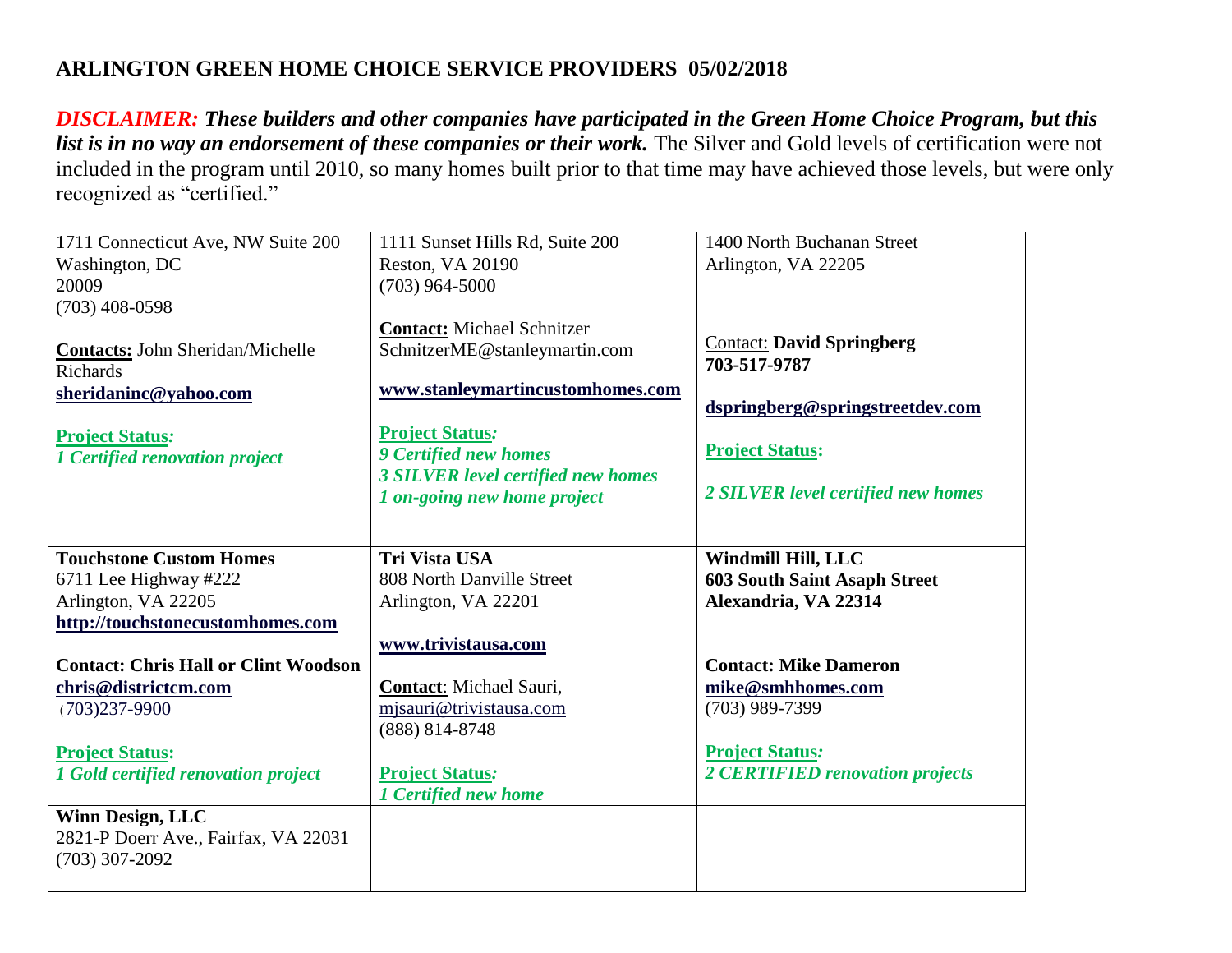| <b>Contact: Jon Weismoore</b><br>jon@winndesign.com<br><b>Project Status:</b><br><b>1 SILVER level certified renovation</b><br>project |                                                                                                             |                                                                                                     |
|----------------------------------------------------------------------------------------------------------------------------------------|-------------------------------------------------------------------------------------------------------------|-----------------------------------------------------------------------------------------------------|
|                                                                                                                                        |                                                                                                             |                                                                                                     |
|                                                                                                                                        | <b>Architects and Designers who have Participated in the Green Home Choice Program</b>                      |                                                                                                     |
| <b>Atelier Q2 Architects</b><br>3518 13th Street N.<br>Arlington, VA 22201                                                             | <b>Benchmark Design Group</b><br>900 28 <sup>th</sup> Street South<br>Arlington, VA 22202                   | <b>Brennan + Company</b><br>8333 main street, 2nd floor<br>Ellicott City, Maryland 21043            |
| Contact: Qi Qi Joyce, AIA, LEED AP<br>571-216-3002<br>qqjoyce@aq2a.com                                                                 | <b>Contact: Carter Jones</b><br>$(703)$ 837-0025<br>carter@benchmark-design.com<br>www.benchmark-design.com | <b>Contact: R. Brennan</b><br>$(410)$ 313-8310<br>rbrennan@brennanarch.com<br>cbeer@brennanarch.com |
| <b>Building Insight</b>                                                                                                                |                                                                                                             |                                                                                                     |
| <b>Contact: Chris Finnell</b><br>$(703) 851 - 4187$                                                                                    |                                                                                                             |                                                                                                     |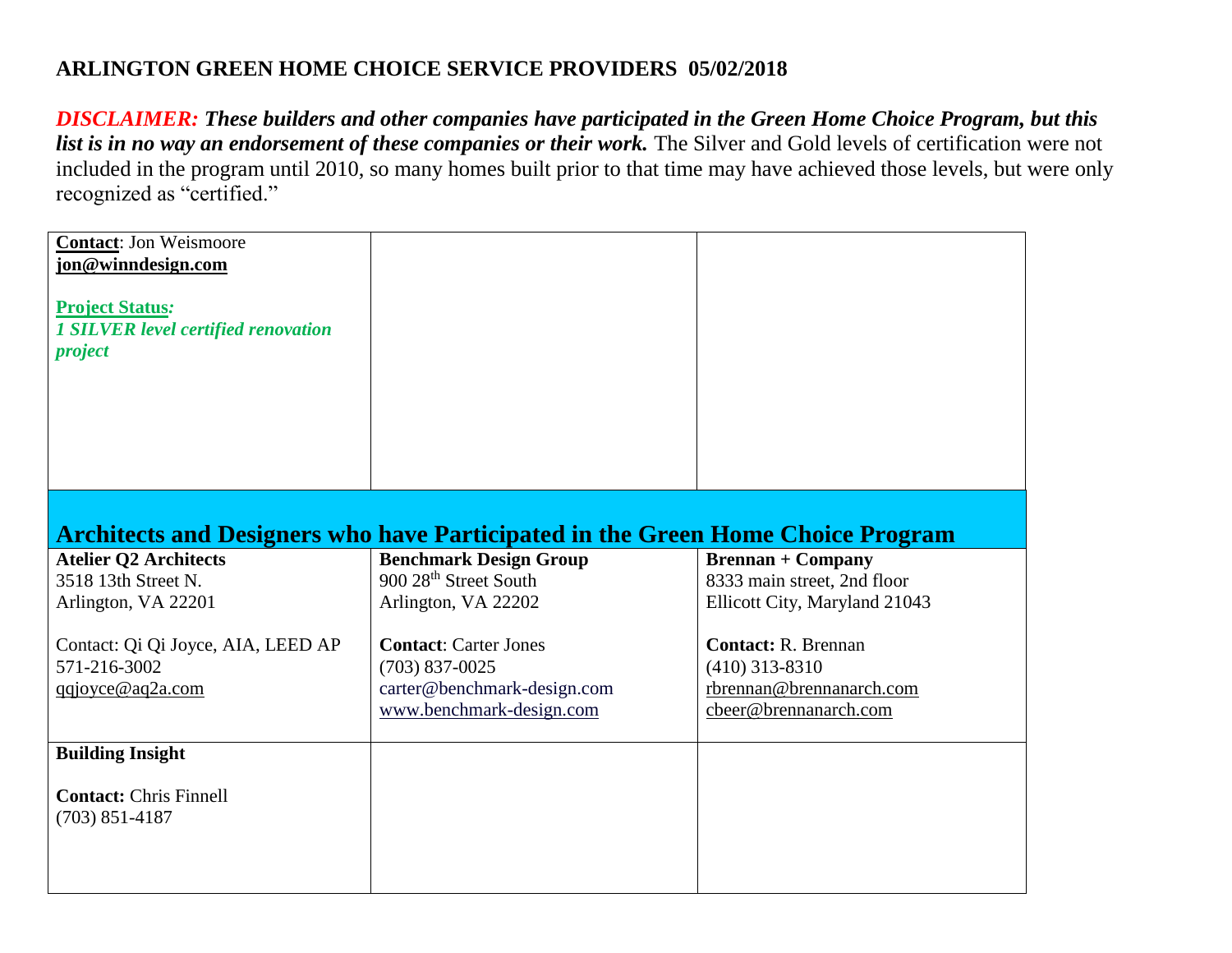| <b>Frank Deichmeister, Architect</b>  | EnviroHomeDesign, LLC               | <b>Fitzharris Designs</b>                    |
|---------------------------------------|-------------------------------------|----------------------------------------------|
| 2000 N. Kensington St.                | Design Build Remodeling             | 3623 21 <sup>st</sup> Avenue N               |
| Arlington, Virginia 22205             |                                     | Arlington, VA 22207                          |
|                                       | 4822 3rd Street North,              |                                              |
| Contact: Frank Deichmeister(703) 615- | Arlington, VA 22203                 | Contact: Heidi Fitzharris                    |
| 7479                                  | www.envirohomedesign.com            | $(703)$ 598-9318                             |
|                                       | www.houzz.com/pro/envirohomedesign  | Heidi@fitzharrisdesigns.com                  |
| fdeichmeister@verizon.net             | www.facebook.com/enviroHD           |                                              |
| www.deichmeister.com                  |                                     |                                              |
|                                       | <b>Contact:</b> Marta Layseca       |                                              |
|                                       | 703-812-9370                        |                                              |
|                                       | marta@envirohomedesign.com          |                                              |
|                                       |                                     |                                              |
|                                       |                                     |                                              |
| <b>FRENCH Studios</b>                 | <b>Thomas French Architects, PC</b> | <b>GC/a ARCHITECTURE, Inc.</b>               |
| Architecture+Planning PC              | 6723 Whittier Ave, Suite 402        | 4328 South 36th Street                       |
| 1225 15th Street NW                   | McLean, VA 22201                    | Arlington, VA 22206                          |
| Washington, DC 20005                  |                                     |                                              |
|                                       | <b>Contact: David Hargrove</b>      | <b>Contact:</b> Matt Guenther (703) 276-2274 |
| <b>Contact:</b> Chris French          | $(703) 734 - 0084$                  | mguenther@gc-a.com                           |
| $(202)$ 572-0770                      | david@thosfrench.com                |                                              |
| cfrench@frenchstudios.com             |                                     |                                              |
|                                       |                                     |                                              |
| <b>Kaplan Thompson Architects</b>     | <b>The Lawrence Group</b>           | <b>Moore Architects</b>                      |
| 424 Fore St,                          | St. Louis, MO                       | 603 King Street, 3rd Floor                   |
| Portland, ME 04101                    |                                     | Alexandria, VA 2231                          |
| $(207)$ 842-2888                      | <b>Contact: Todd Bundren</b>        | www.moorearch.com                            |
|                                       | $(314)$ 231-5700                    |                                              |
|                                       |                                     | <b>Contact:</b> (703) 837-0080               |
|                                       |                                     | emay@moorearch.com                           |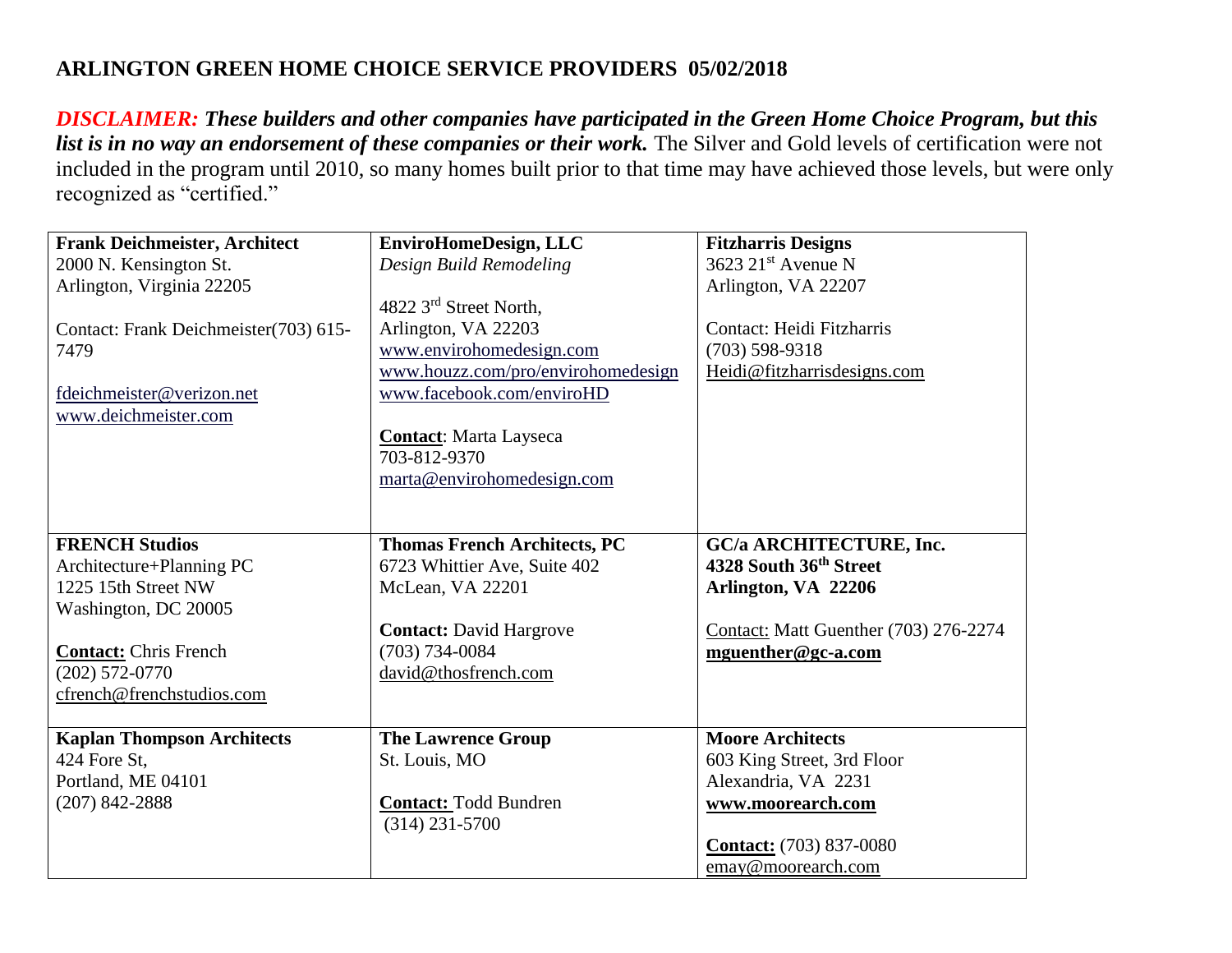| <b>Paola One Design</b>                           | <b>Peabody Architects</b>            | <b>DW Ricks Architects and Associates,</b> |
|---------------------------------------------------|--------------------------------------|--------------------------------------------|
|                                                   | P.O. 2550                            | PC                                         |
| http://paola1design.houzz.com                     | Alexandria, VA 22301                 | 3300 Fairfax Drive, Suite 200              |
|                                                   |                                      | Arlington, VA                              |
| <b>Contact: Paola Amodeo</b>                      | <b>Contact: David Peabody</b>        | $(703)$ 525-0156                           |
|                                                   | $(703)$ 684-1986                     | www.dwricksarchitects.com                  |
| $paola1$ design@gmail.com                         | peabody_dp@earthlink.net             |                                            |
| $(310)$ 266-1985                                  |                                      | <b>Contact: Steven Crawford</b>            |
|                                                   |                                      | sc@dwricksarchitects.com                   |
| <b>RK</b> Architects                              | <b>Larry Sauer Design Studio LLC</b> | <b>SB Design Studios</b>                   |
| 9411 Lee Highway, Suite S                         | 6504 75th Place                      | 4603A Eisenhower Ave                       |
| Fairfax, VA 22031                                 | Cabin John MD, 20818                 | Alexandria Virginia 22304                  |
| $(703)$ 467-8255                                  | www.larrysauerdesignstudio.com       | www.sbdesignstudios.com                    |
| www.patriot.net/users/rkarch                      |                                      |                                            |
|                                                   | <b>Contact:</b> Larry Sauer          | <b>Contact:</b> Salvatore Benvenga         |
| <b>Contact:</b> Ken Reed                          | $(202)$ 997-2627                     | $(703)$ 501-5085                           |
|                                                   |                                      |                                            |
|                                                   |                                      |                                            |
|                                                   |                                      |                                            |
|                                                   |                                      |                                            |
| <b>Terraplane Studios</b>                         | <b>Vakkur Studios</b>                | <b>VanderPoel Architecture</b>             |
| 1417 Newton Street, NW                            | 6201 Madawaska Road                  | 1713 N. Bryan Street                       |
| Suite 108                                         | Bethesda, MD 20816                   | Arlington, VA 22201                        |
| Washington, D.C. 20010                            |                                      | www.pvanderpoel.com                        |
|                                                   | <b>Contact:</b> Sarah Vakkur         |                                            |
| <b>Contact:</b>                                   | $(703)$ 980-0989                     | <b>Contact: Peter VanderPoel</b>           |
| hbolton@terraplanestudios.com<br>$(202)$ 265-1660 | vakkurstudio@mac.com                 | peter@pvanderpoel.com<br>$(703)$ 725-4328  |
|                                                   |                                      |                                            |
|                                                   |                                      |                                            |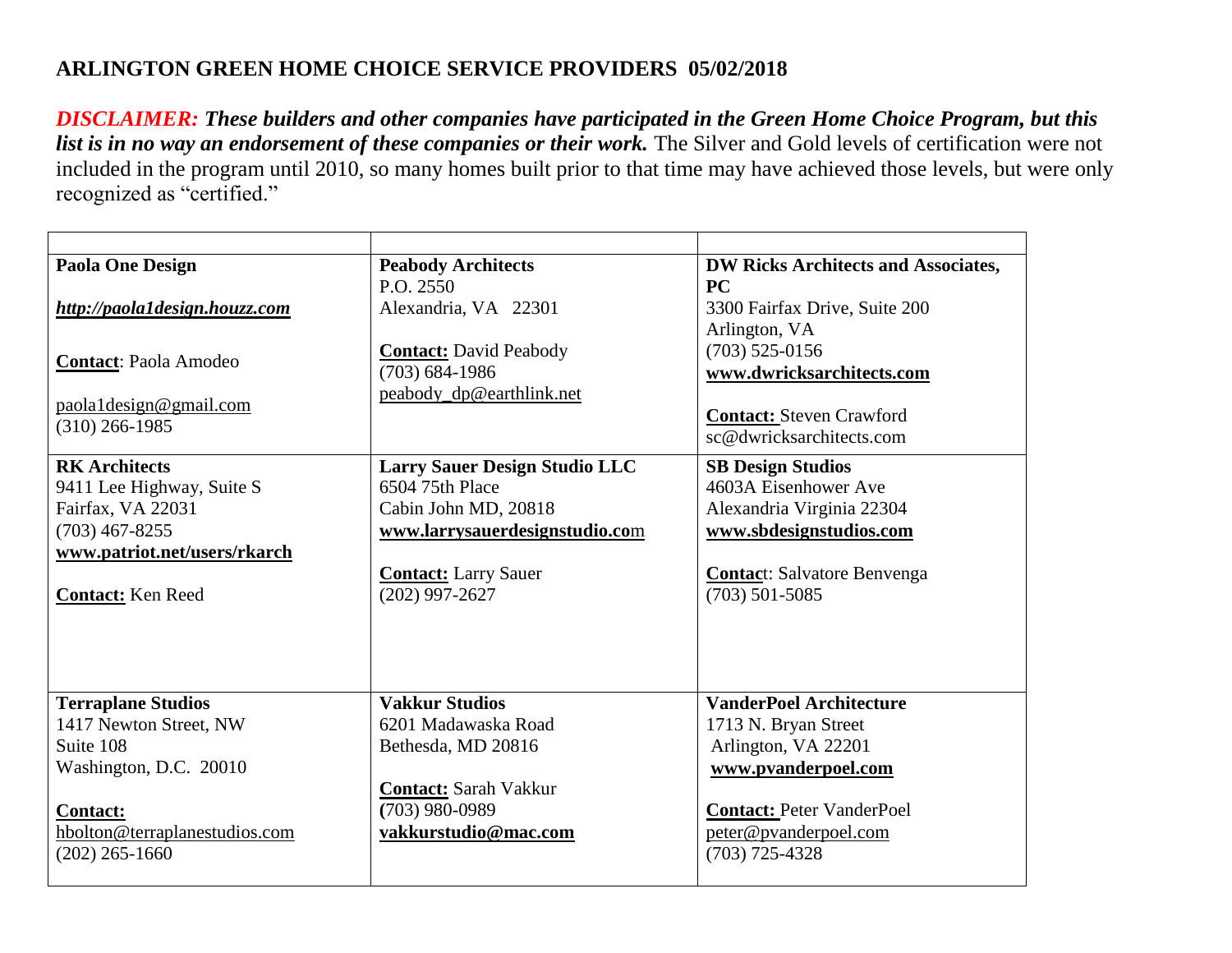*DISCLAIMER: These builders and other companies have participated in the Green Home Choice Program, but this*  list is in no way an endorsement of these companies or their work. The Silver and Gold levels of certification were not included in the program until 2010, so many homes built prior to that time may have achieved those levels, but were only recognized as "certified."

**Energy Auditor, Energy Raters, and Energy Consultants who have Participated in** 

| <u>Elici gy Auditor, Elici gy Katers, and Elici gy Consultants who have I alticipated in</u> |                                         |                                       |
|----------------------------------------------------------------------------------------------|-----------------------------------------|---------------------------------------|
| the Green Home Choice Program                                                                |                                         |                                       |
| <b>Conway Energy</b>                                                                         | EcoBeco, LLC                            | <b>EMO Energy Solutions</b>           |
| (HERs Rater, Energy Star Rater, Energy                                                       | 5465 Randolph Rd. Unit B                | 2733 Heartland Road                   |
| Auditor, Energy Consultant, LEED-H,                                                          | Rockville, MD 20852                     | Falls Church, VA 22043                |
| Passive House)                                                                               | (Energy Auditor)                        | (Energy audits and energy consulting) |
| www.conwayenergyexperts.com                                                                  | www.ecobeco.com                         | www.emoenergy.com                     |
| <b>Contact:</b> Chris Conway,                                                                |                                         | $(703)$ 205-0445                      |
| $(540)$ 818-2437                                                                             | <b>Contact: Brian Toll</b>              |                                       |
|                                                                                              | $(240)$ 396 2141 x 704 or               |                                       |
|                                                                                              | $(240)$ 396 2141 x 2                    |                                       |
|                                                                                              | brian.toll@ecobeco.com                  |                                       |
|                                                                                              |                                         |                                       |
| <b>Home Performance Solutions</b>                                                            | <b>EDGE Energy</b>                      | <b>Kelly Green Raters</b>             |
| (Energy Auditor)                                                                             | (Energy Star Rater, HERs)               | (Energy Star Rater, HERs, LEED-H)     |
|                                                                                              | 6854 Distribution Drive                 | 618 Oakley Place                      |
| www.yourhps.net                                                                              | Beltsville, MD 20705<br>(888) 586-3343  | Alexandria, VA 22302                  |
| <b>Contact:</b> Marty Valentine                                                              |                                         |                                       |
| $(703) 876 - 9698$                                                                           | <b>Contact: Gary Boyer</b>              | Contact: (703) 862-3847               |
|                                                                                              | gary@edge-gogreen.com                   | Kelly@kellygreenraters.com            |
|                                                                                              |                                         | www.Kellygreenraters.com              |
| <b>The Fifth Fuel</b>                                                                        | <b>Residential Energy Auditors, LLC</b> |                                       |
| (Energy Star Rater, HERs)                                                                    | (Energy Auditor, HERs Rater, Energy     |                                       |
| 7501 Resource Court                                                                          | <b>Star Rater)</b>                      |                                       |
| Baltimore, MD 21226                                                                          |                                         |                                       |
| $(877)$ 584-3835                                                                             | www.reauditors.com                      |                                       |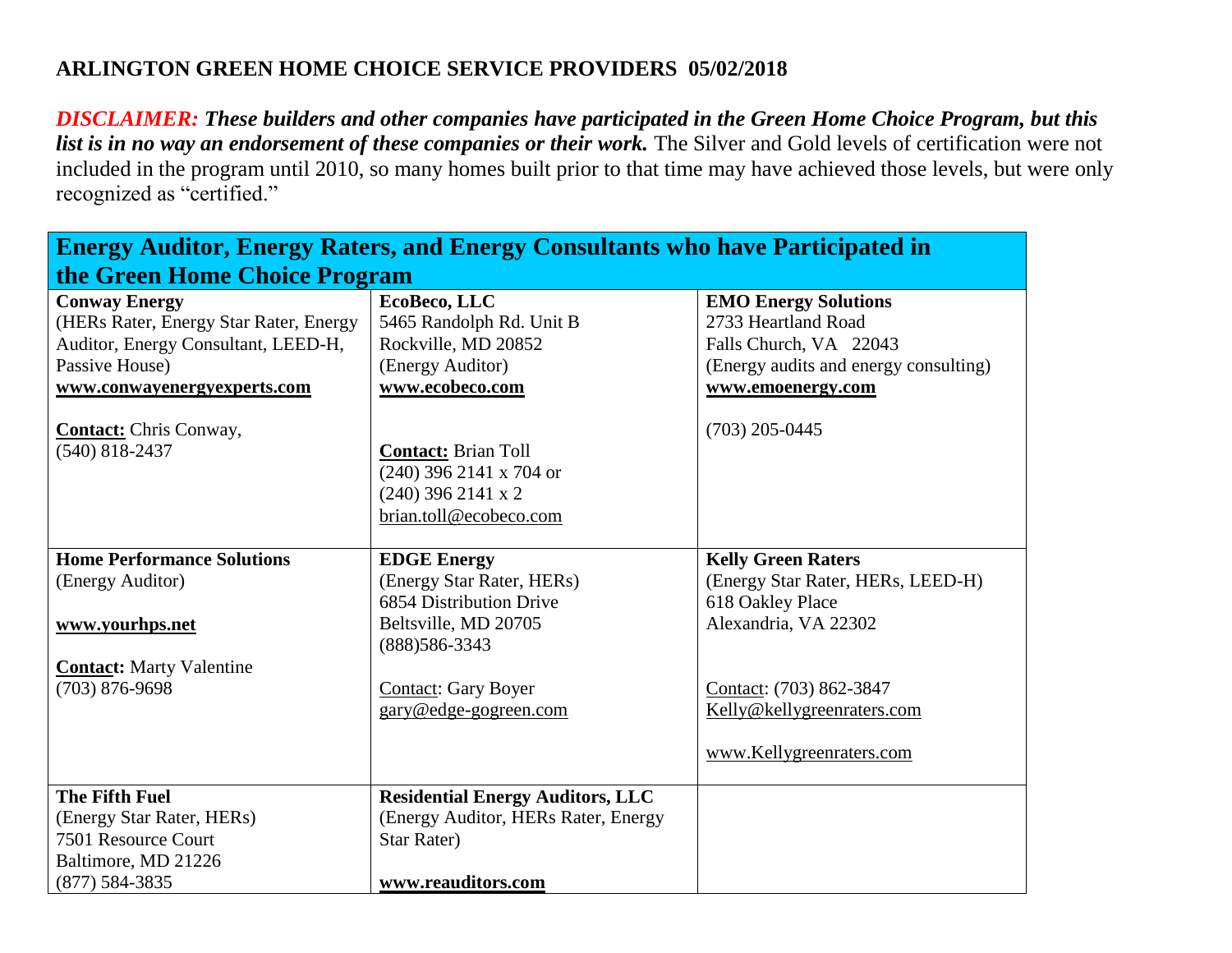| baltimore@thefifthfuel.com<br><b>Contact:</b> Wade Linton<br>wlinton@thefifthfuel.com                                                                                          | <b>Contact: Earl Haynes</b><br>$(703)$ 304-2740<br>earlhaynes@reauditors.com<br><b>Deconstruction, Construction Waste Recycling, and Salvaged Material Sales Resource</b>                                         |                                                                                                                                                                                   |
|--------------------------------------------------------------------------------------------------------------------------------------------------------------------------------|-------------------------------------------------------------------------------------------------------------------------------------------------------------------------------------------------------------------|-----------------------------------------------------------------------------------------------------------------------------------------------------------------------------------|
|                                                                                                                                                                                | <b>Companies who have been utilized by Green Home Choice Participants.</b>                                                                                                                                        |                                                                                                                                                                                   |
| <b>The Brass Knob Architectural</b><br><b>Antiques</b><br>2311 18th Street, NW<br>Washington, DC 20009<br>www.thebrassknob.com<br>$(202)$ 332-3370                             | <b>Community Forklift</b><br>4671 Tanglewood Drive<br>Edmonston, MD 20781<br>(salvaged and donated building materials<br>for sale, including some new materials)<br>www.communityforklift.com<br>$(301)$ 985-5180 | <b>Deconstruction Services</b><br>Fairfax, VA 22031<br>(building deconstruction)<br>www.deconstructionservices.com<br><b>Contact:</b> Paul Hughes,<br>$(703)$ 280-1719            |
| Go Green, LLC<br>(building deconstruction, green<br>demolition, construction waste<br>recycling)<br>www.dcgogreen.com<br><b>Contact: Christian Schmidt</b><br>$(703)$ 336-9545 | <b>Habitat ReStore of Northern Virginia</b><br>7770-A Richmond Highway (Behind<br>Gold's Gym)<br>Alexandria, VA 22306<br>www.habitatrestore.org<br>$(703)$ 360-6700                                               | <b>The Loading Dock</b><br>2 North Kresson Street<br>Baltimore, MD 21224<br>(donated used and new home building<br>materials for sale)<br>www.loadingdock.org<br>$(410)$ 558-3625 |
| <b>Rebuild Warehouse</b><br>7627 Fullerton Rd.<br>Springfield, VA 22153<br>$(703)$ 440-5111                                                                                    | <b>Second Chance Architectural Salvage</b><br>1645 Warner St.<br>Baltimore, MD 21230<br>(building deconstruction and used                                                                                         |                                                                                                                                                                                   |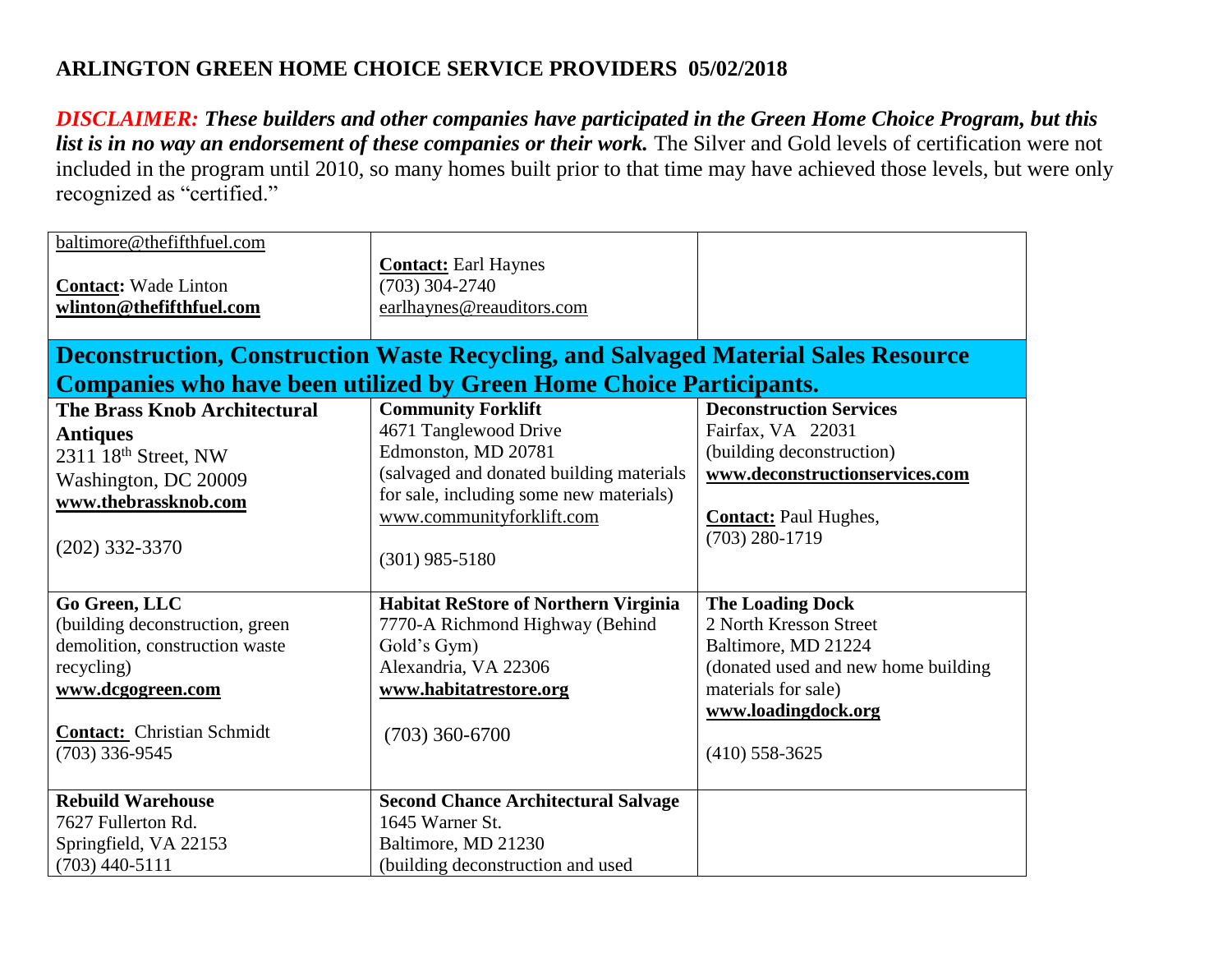| www.rebuildwarehouse.org                                                                  | construction material retail store)                                                    |                                              |
|-------------------------------------------------------------------------------------------|----------------------------------------------------------------------------------------|----------------------------------------------|
|                                                                                           |                                                                                        |                                              |
|                                                                                           | www.secondchanceinc.org                                                                |                                              |
| $(703)$ 658-8840                                                                          |                                                                                        |                                              |
|                                                                                           | <b>Contact:</b> Mark Foster                                                            |                                              |
|                                                                                           | $(410)$ 385-1101                                                                       |                                              |
|                                                                                           |                                                                                        |                                              |
|                                                                                           | <b>Construction Waste Removal and Recycling Companies who have Participated in the</b> |                                              |
| <b>Green Home Choice Program</b>                                                          |                                                                                        |                                              |
| <b>Barrett Trucking</b>                                                                   | <b>Broad Run Construction Waste</b>                                                    | <b>EAI</b> (Environmental Alternatives, Inc) |
| 12008 Balls Ford Rd.                                                                      | Recycling                                                                              | 24024 Frederick Rd.                          |
| Manassas, VA 20109                                                                        | 9220 Developers Drive                                                                  | Clarksburg, MD 20871                         |
| www.barretttruckinginc.com                                                                | Manassas, VA 20109                                                                     | www.eairolloff.com                           |
|                                                                                           | www.broadrunrecycling.com                                                              |                                              |
| $(703)$ 361-1202                                                                          | 571-292-5333                                                                           | $(301)$ 428-0822                             |
|                                                                                           |                                                                                        |                                              |
|                                                                                           |                                                                                        |                                              |
| Go Green, LLC                                                                             | <b>Nova Waste</b>                                                                      |                                              |
| (construction waste recycling)                                                            | Dumfries, VA                                                                           |                                              |
| www.dcgogreen.com                                                                         | www.novarecycling.com                                                                  |                                              |
|                                                                                           |                                                                                        |                                              |
|                                                                                           |                                                                                        |                                              |
| <b>Contact:</b> Christian Schmidt                                                         | $(703) 690 - 6004$                                                                     |                                              |
| $(703)$ 336-9545                                                                          |                                                                                        |                                              |
|                                                                                           |                                                                                        |                                              |
| <b>Green Product Suppliers that have been Utilized by Green Home Choice Participants.</b> |                                                                                        |                                              |
| <b>Amicus Green Building Center</b>                                                       | <b>CitiLog</b>                                                                         | <b>Natural Neutral</b>                       |
| 4080A Howard Avenue                                                                       | 6395 S.R. 103 North                                                                    | 3700 Greenbrier Drive                        |
| Kensington, MD 20895                                                                      | Lewistown, PA 17044                                                                    | Charlottesville, VA 22901                    |
| (green building materials for sale)                                                       | (creates and sells reclaimed wood                                                      | (green home materials for sale)              |
| www.amicusgreen.com                                                                       | products)                                                                              | www.natureneutral.com                        |